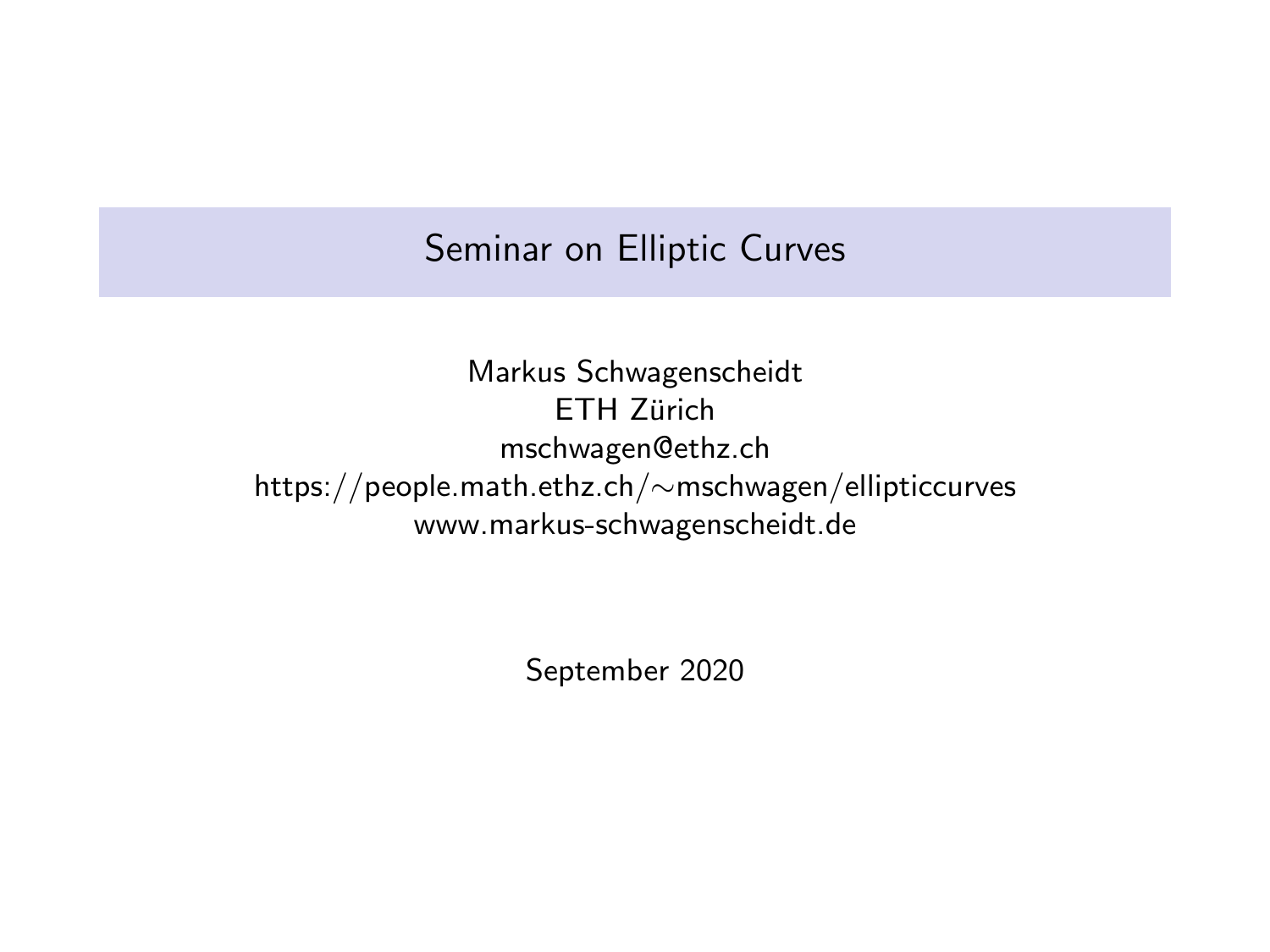# **Organisation**

### **Organisation**

- $\blacktriangleright$  The seminar takes place Tuesdays 10:15 12:00 in ML H 41.1
- $\blacktriangleright$  The first talk will be in two weeks, on Sept. 29 (no talk on Sept. 22).
- $\triangleright$  12 talks in total (last talk on Dec. 15)
- $\blacktriangleright$  Talks should be between 90 and 100 minutes.
- $\blacktriangleright$  Two students share one talk.
- $\blacktriangleright$  Lecture notes of the talks (written in LaTex) are required.
- $\blacktriangleright$  The talks and notes should be in english.
- $\blacktriangleright$  Board or beamer talks are possible.
- $\triangleright$  We'll meet at least two weeks before the talk to discuss the topic.

#### General remarks for the talks

- $\blacktriangleright$  The references contain a lot of material, so try to emphasize the important things and leave out details.
- $\blacktriangleright$  It's ok to skip some computations.
- $\blacktriangleright$  Give examples!
- $\triangleright$  Do a test talk before the actual talk.
- $\blacktriangleright$  Try to finish the lecture notes before the talk.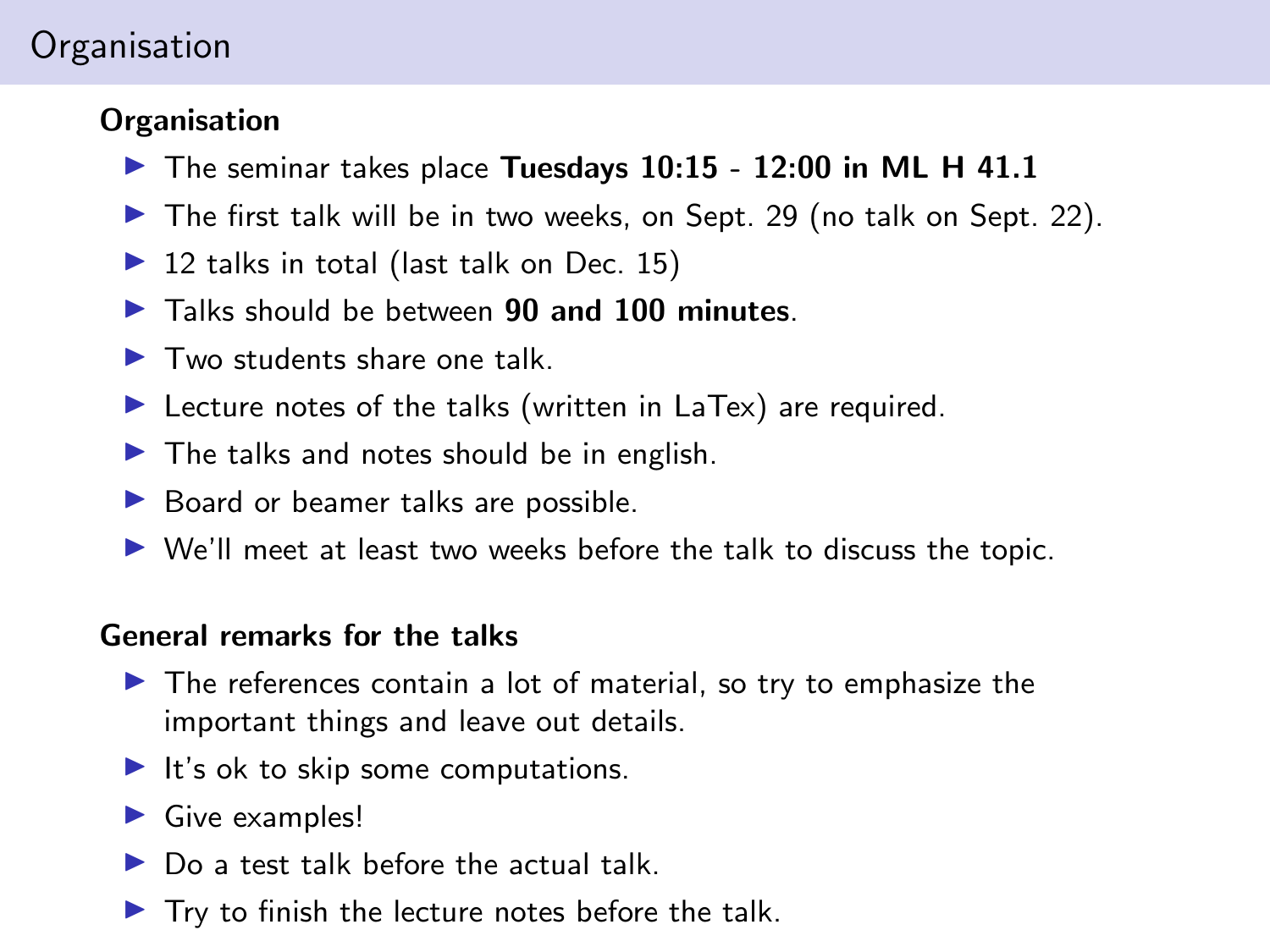### Elliptic curves

- An elliptic curve C is a non-singular cubic plane curve.
- It given by the set of all  $(x, y) \in \mathbb{C}^2$  satisfying an equation of the form

$$
C: ax3 + bx2y + cxy2 + dy3 + ex2 + fxy + gy2 + hx + iy + j = 0
$$

with  $a, b, c, d, e, f, g, h, i, j \in \mathbb{C}$ .



 $\blacktriangleright$  By a change of variables one can transform the above equation into Weierstrass normal form

$$
C: y^2 = x^3 + ax^2 + bx + c
$$

with  $a, b, c \in \mathbb{C}$ .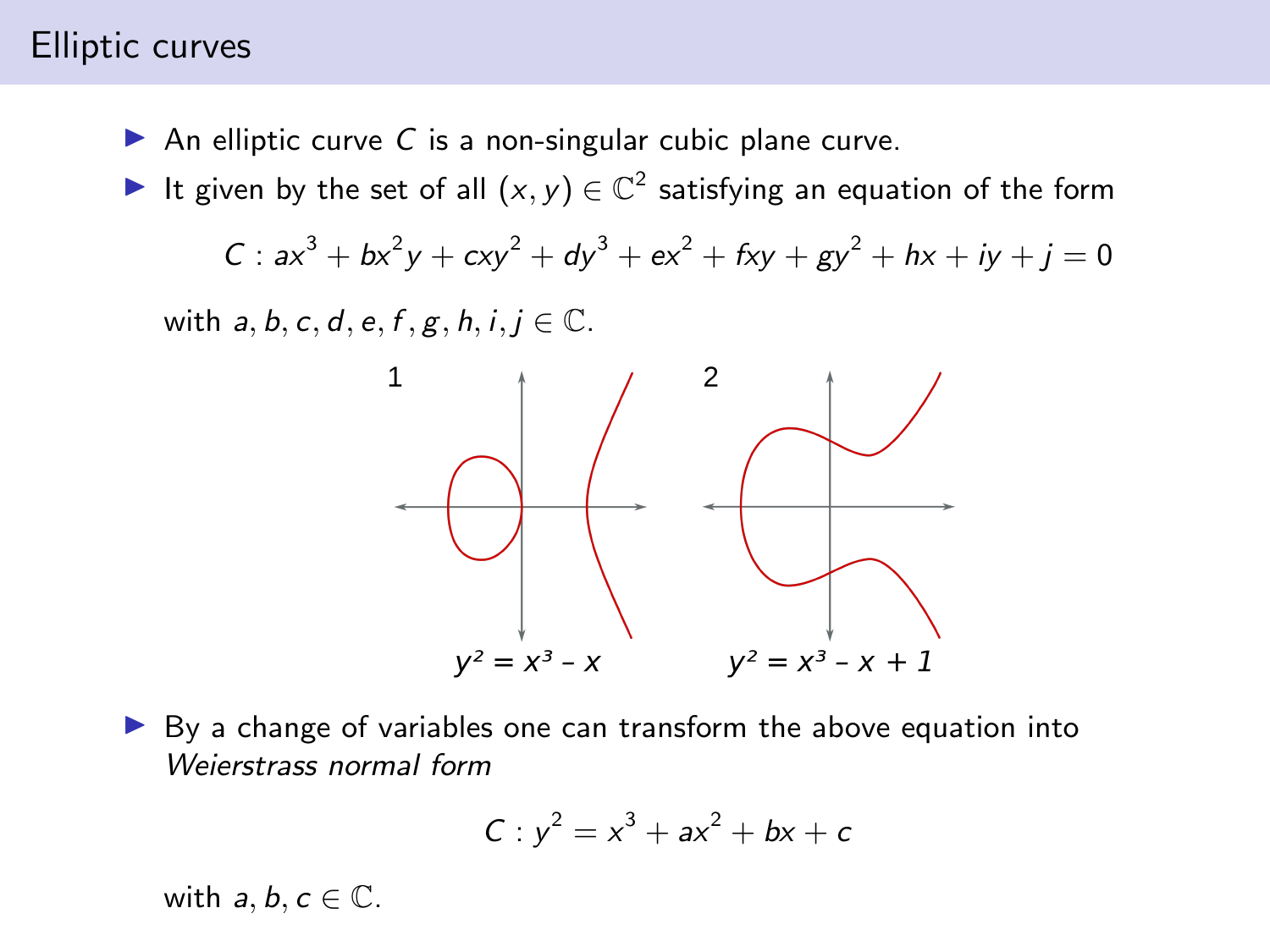$\triangleright$  One can define an addition law on an elliptic curve C, which turns it into an abelian group.



 $\blacktriangleright$  The group law can also be described by explicit formulas.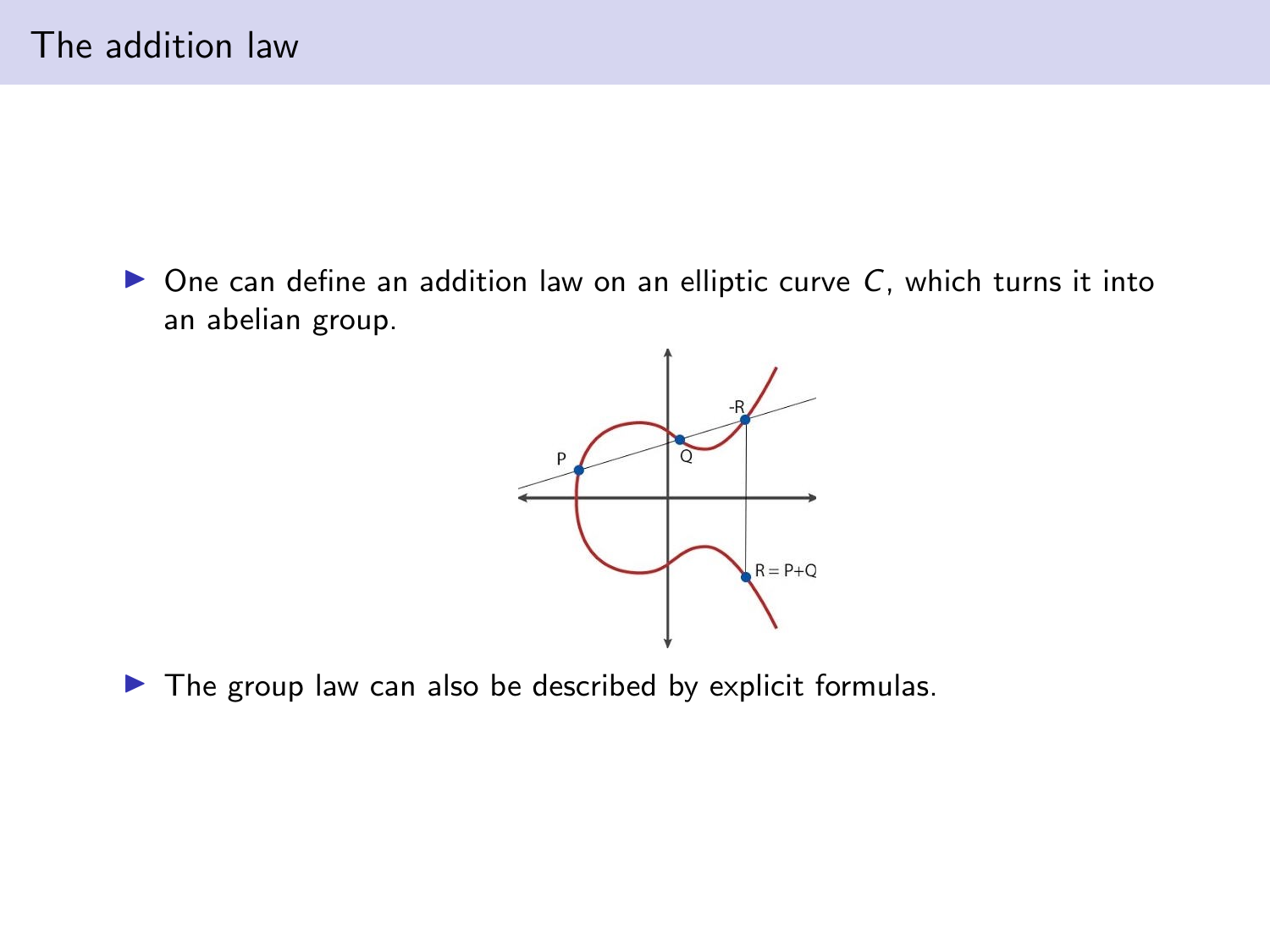### Rational elliptic curves

 $\blacktriangleright$  Let C be a rational elliptic curve, i.e.

$$
C: y^2 = x^3 + ax^2 + bx + c
$$
, *a, b, c \in \mathbb{Q}*.

- $\triangleright$  We can ask for *rational* or even *integral* points on C (whose coordinates are rational or integral).
- ► Example Integral solutions of  $y^2 x^3 = c$  for  $c \in \mathbb{Z}$ ?
- **Theorem** (Mordell) The group  $C(\mathbb{Q})$  of rational points is a finitely generated abelian group. In particular, it is of the form

$$
C(\mathbb{Q})=C(\mathbb{Q})_{\text{tors}}\oplus \mathbb{Z}^r
$$

for some  $r \in \mathbb{N}_0$ , which is called the rank of  $C(\mathbb{Q})$ .

- $\blacktriangleright$  The group  $C(\mathbb{Q})_{\text{tors}}$  of points of finite order can be determined using the Nagell-Lutz Theorem.
- $\triangleright$  Theorem (Siegel) A rational elliptic curve has only finitely many integral points. (Note that the integral points do not form a subgroup).
- If a, b, c are integers, we can reduce them modulo a prime  $p$  and ask for the points on C in  $\mathbb{Z}/p\mathbb{Z}$ .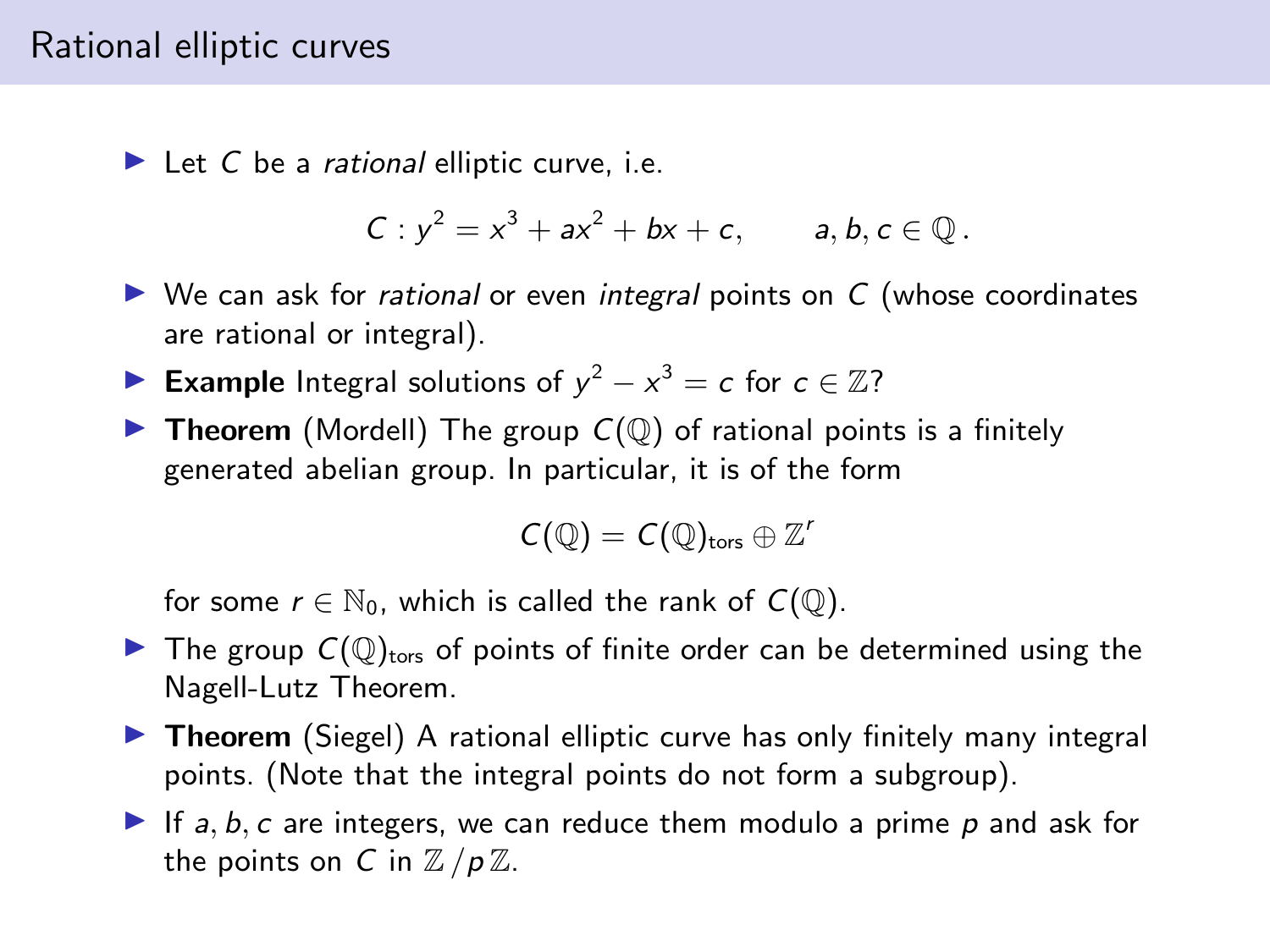## Complex elliptic curves

 $\triangleright$  A complex elliptic curve C corresponds to a lattice



 $\triangleright$  More precisely, there is an isomorphism of abelian groups

 $C \cong \mathbb{C}/\Lambda_{\tau}$ .

- $\triangleright$  This isomorphism is constructed using the theory of elliptic functions, in particular the Weierstrass  $\wp$ -function.
- $\blacktriangleright$  Hence, one can identify a complex elliptic curve with a torus.

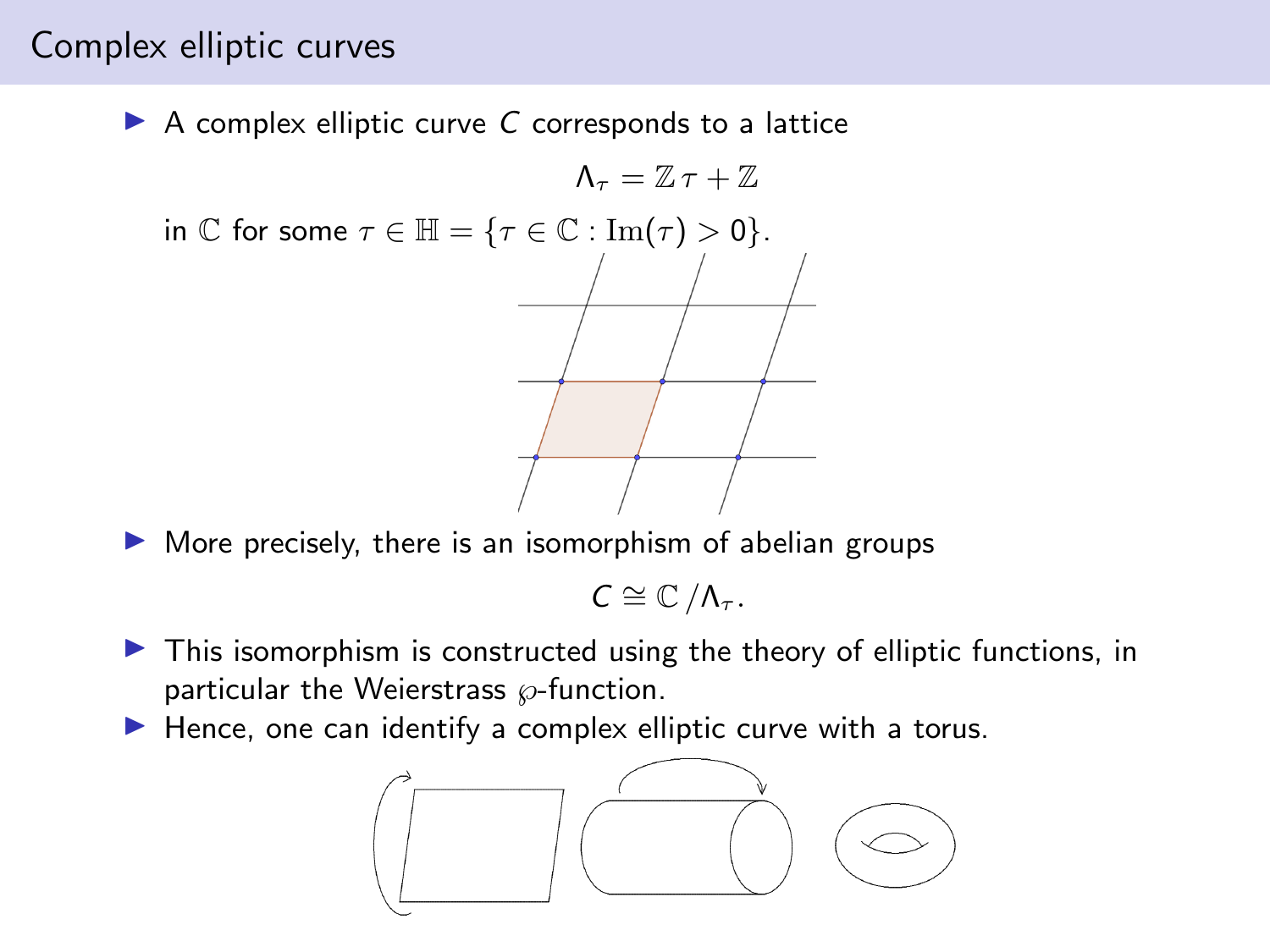## Fermat's Last Theorem

- $\blacktriangleright$  In 1995. Andrew Wiles proved Fermat's Last Theorem:
- $\blacktriangleright$  The equation

$$
x^n + y^n = z^n
$$

does not have any (non-trivial) integral solution  $(x, y, z)$  for any integer  $n > 3$ .

 $\triangleright$  A major step in the proof is the Modularity Theorem, which states that

every rational elliptic curve is modular

- $\blacktriangleright$  This essentially means that one can construct a very nice analytic function (a modular form) from every rational elliptic curve.
- In particular, the proof of Fermat's Last Theorem crucially involves elliptic curves.
- $\blacktriangleright$  Explaining the statement of the Modularity Theorem and its role in the proof of Fermat's Last Theorem will be the topic of one of the last talks.